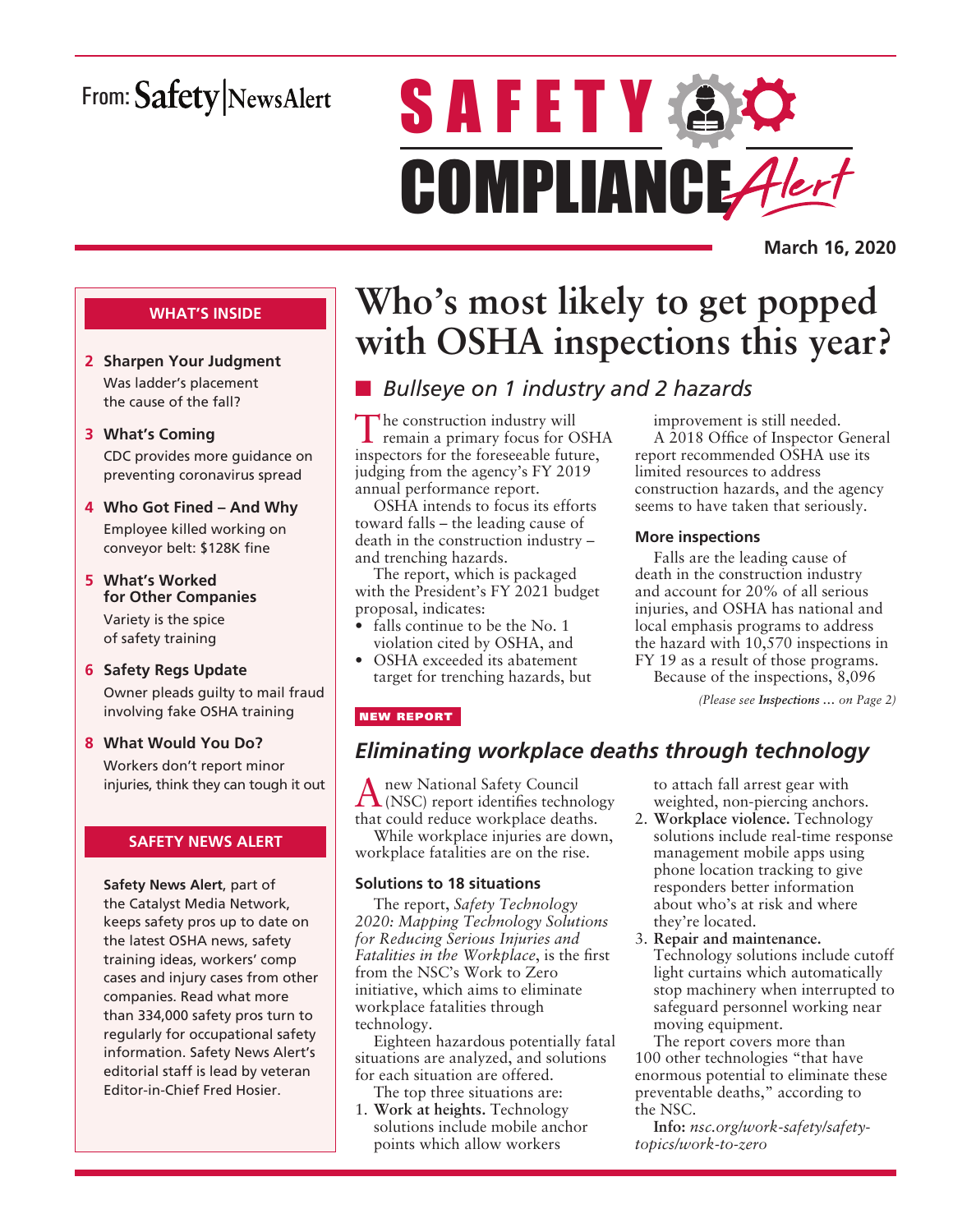### **COMMUNICATION**

# **Key to hearing conservation program**

hearing conservation program on  $\Gamma$  the International Space Station resulted in no permanent hearing loss among U.S. crew members despite constant noise from equipment.

This was due mainly to good communication and collaboration between the space station's crew and the ground-based Acoustics Sub-Working Group team that developed the program.

Concerns over how noise would affect permanent hearing damage meant the acoustics group had to have flexible management of the acoustics.

### **Working together to reduce noise**

Over 20 years of managing noise levels on the space station, the acoustics group:

- helped astronauts monitor noise
- tested equipment for noise levels before it's sent to the station
- developed and implemented solutions to reduce noise levels
- recommended hearing protective devices for the crew, and



**EDITOR-IN-CHIEF: FRED HOSIER** FHOSIER@PBP.COM

### EDITOR: MERRIELL MOYER MANAGING EDITOR: RICH HENSON PRODUCTION EDITOR: AMY JACOBY EDITORIAL DIRECTOR: CURT BROWN

*Safety Compliance Alert* (ISSN 1077-9787), March 16, 2020, Vol. 26 No. 591, is published semi-monthly except once in December (23 times a year)

This publication is designed to provide accurate and authoritative information in regard to the subject matter covered. It is sold with the understanding that the publisher is not engaged in rendering legal, accounting, or other professional services. If legal or other expert assistance is required, the services of a competent professional should be sought. — From a declaration of principles jointly adopted by a committee of the American Bar Association and a committee of publishers.

**Copyright © 2020** Safety | News Alert. Please respect our copyright: Reproduction of this material is prohibited without prior permission. All rights reserved in all countries.

• performed audiometric testing aboard the spacecraft.

NIOSH, the National Hearing Conservation Association and the Council for Accreditation in Occupational Hearing Conservation have declared the program the winner of the 2020 Safe-in-Sound Excellence in Hearing Loss Prevention Award.

**Info:** *safeinsound.us/archive.html#*

### *Inspections …*

*(continued from Page 1)*

fall-related hazards were abated in FY 19 – 95 more than in 2018.

However, despite surpassing its target goal of abating 7,810 fall hazards, the number of inspections completed was limited by resources.

In FY 21, OSHA plans more inspections, outreach programs and compliance assistance focused on fallrelated hazards.

### **Bigger focus on trenching hazards**

The agency also stepped up its inspection efforts for trenching and excavation to abate 2,710 hazards, beating its 2,572 target goal in FY 19 and surpassing FY 18's 2,324 goal.

But OSHA feels general awareness on trenching and excavation hazards still needs improvement, despite its already "substantial outreach efforts."

With that in mind, the agency's FY 21 plans include supporting trench safety standdown events and distributing materials and other resources on trenching and excavation safety.

The agency wants to work with industry associations and the public utilities that typically require trenching work to create a public-private effort to impact trenching-related fatalities.

OSHA is also setting a more ambitious goal for trenching and excavation inspections, looking to achieve a 12% improvement over FY 17's abatement target of 2,338 by targeting workplaces with a greater potential of having trenching and excavation hazards.

**Info:** *tinyurl.com/19OSHA591*

### *S h a r p e n y o u r j u d g m e n t*

*This feature provides a framework for decision making that helps keep you and your company out of trouble. It describes a recent legal conflict and lets you judge the outcome.*

### **N** LADDER'S PLACEMENT THE **CAUSE OF THE FALL?**

Safety Manager Pete Travers was nose deep in a hazard analysis he was writing up.

He was intent on making sure every detail was covered.

As he typed away, a cup of coffee appeared in front of him, almost as if it had been summoned from the ether.

"Hey, Pete, you look like you could use a break," Attorney John Jenkins said as Pete looked up from his computer screen.

"That, and I need to talk to you," John said.

### **Placed on snow and ice**

"We have an OSHA violation," John continued.

"What's this about, John?" Pete asked.

"A foreman on a roofing crew fell off a ladder a few months ago," John replied.

"Yeah, Bob Schmitt. He was badly hurt from that," Pete said. "He fell 12 feet onto a concrete sidewalk."

"OSHA says we incorrectly placed the ladder, and that's why it fell while Bob was on it," said John. "The feet of the ladder were supposedly placed on snow and ice."

"A manager placed that ladder," Pete said. "He swears the ladder was securely placed and set properly with the top of the ladder extending 3 feet past the top of the roof's surface."

"Then his testimony should prove we did nothing wrong," John said. Pete's company fought the

citation. Did it win?

**n** *Make your decision, then please turn to Page 6 for the ruling.*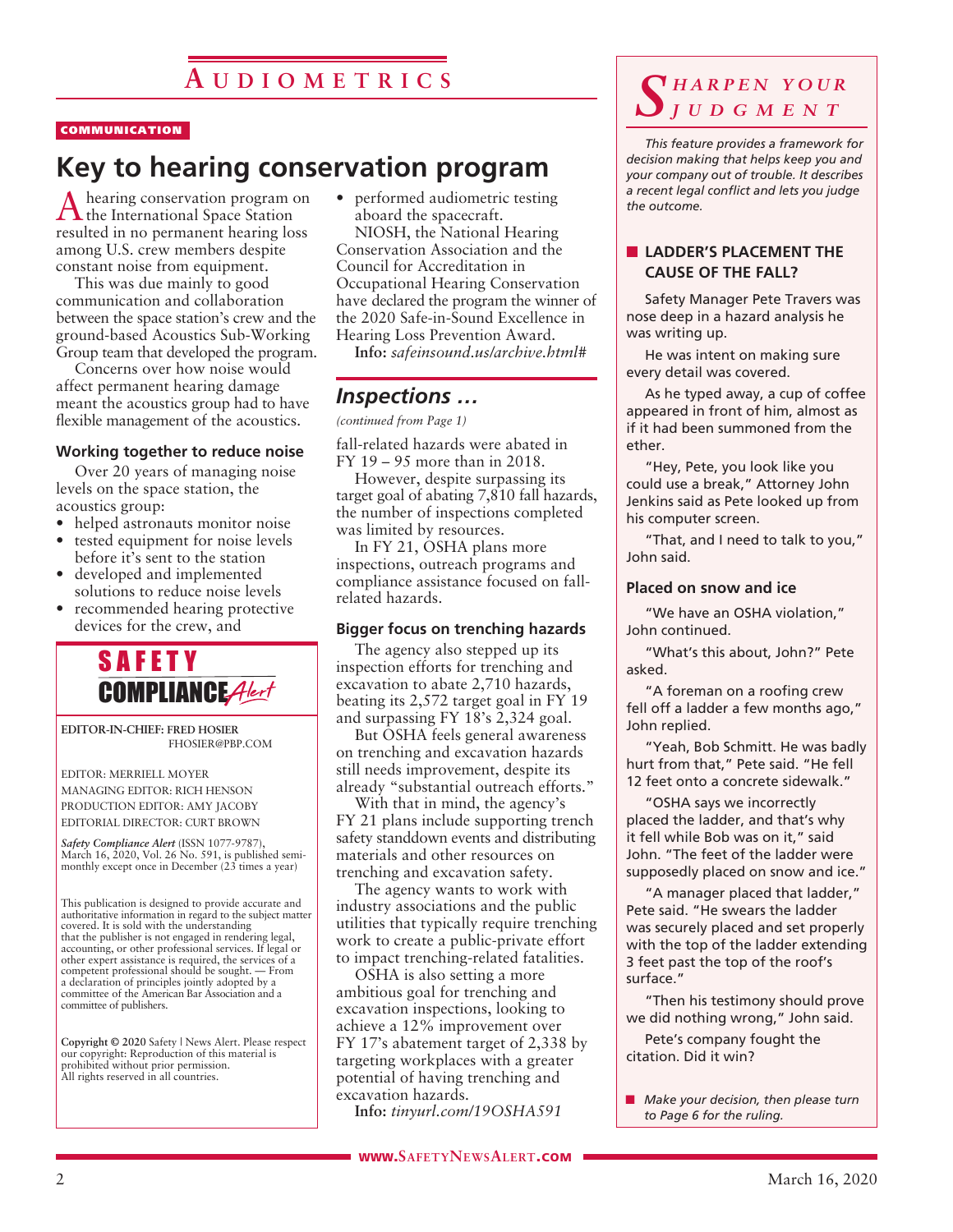# **W h a t ' s C o m i n g**

### WORKER HEALTH

# **CDC gives more coronavirus guidance**

**n** THIS ADVICE APPLIES TO MORE THAN JUST THE CORONAVIRUS OUTBREAK

Because the coronavirus outbreak continues to grow, the Centers for Disease Control and Prevention (CDC) released guidance for employers to help reduce workplace exposure.

Other respiratory illnesses, like flu, are also widespread in the U.S. now, and this CDC guidance is meant to help prevent those as well.

### **If sick, stay home**

The CDC recommends sick workers to stay home, and:

- not report to work until they are free of fever and any other symptoms for at least 24 hours without the use of fever-reducing or symptom-altering medicines
- ensure company sick leave policies are flexible and that employees are aware of these policies
- make sure leave policies are flexible enough to allow employees to stay home to care for sick family
- talk to contractors or temporary agencies about the importance of sick employees staying home
- don't require a doctor's note since healthcare offices could be very busy and unable to provide timely documentation, and
- be aware more employees than usual may need to stay home to care for sick family members. Sick employees who do report to work should be immediately separated from other employees and sent home.

### **Good respiratory hygiene**

Other precautions to take in the workplace include:

- encourage the practice of good respiratory etiquette and hygiene
- place posters encouraging staying home when sick, cough and sneeze etiquette, and hand hygiene
- provide tissues and no-touch disposal receptacles for employees
- remind workers to wash their hands often with soap and water or use alcohol-based hand sanitizer, and
- ensure adequate supplies of soap and water and alcohol-based hand rubs in the workplace.
- All frequently touched surfaces in the workplace should be cleaned regularly. **Info:** *tinyurl.com/cdccovid*

#### TRANSPORTATION

### *Will new wearables combat commercial driver fatigue?*

Transportation companies are using new wearable devices to combat driver fatigue.

Some new biometric devices have hit the market that can help drivers realize when they're getting drowsy.

### **More efficient devices**

Fatigue, as an accident cause, is highly under-reported, according to a *New York Times* story. While a crash's official cause may be cited as roadwork, "fatigue may have slowed the driver's reaction time and decisionmaking."

With cheaper, lighter, more efficient biometric sensors and new software systems that can connect driver and vehicle data, new wearable technology monitors a driver in more subtle ways

than older, dashboard-mounted devices which caused some privacy concerns. This new technology can fit into

caps, vests, wristbands and eye wear:

- Optalert glasses measure a driver's eye blinking with an LED light monitor, and
- the Maven Machines headset detects a driver's head movements and monitors for decreases in movement, bobs and jerks.

Cornell University Professor Karen Levy, who is writing a book on the transportation industry and technology, sees wearable tech as a Band-Aid. Levy feels changes to how drivers are scheduled and paid would be a more effective means to reducing fatigue.

**Info:** *tinyurl.com/drowsy591*

*Watch what's happening in various states. Some actions indicate trends.*

### **n** GRANT WILL AID IN BUYING **TRENCH SAFETY EQUIPMENT**

**Ohio** employers now have access to a \$2 million grant program to assist in purchasing safety equipment for use in trenching.

The Ohio Bureau of Workers' Compensation announced its new safety grant program Feb. 6, offering employers 4-to-1 matching funds up to \$12,000 to employers covered by the State Insurance Fund who wish to purchase the safety equipment.

The grant also involves training and educational materials, provided by the BWC, for employers to share with workers regarding the basic requirements of trench safety.

Employers interested in a grant, can visit BWC's Trench Safety Grant web page to learn more about the program and submit an application.

### **n** CORONAVIRUS COVERED **BY DISEASE STANDARD**

Cal/OSHA is offering guidance on how **California** healthcare employers should handle the 2019 novel coronavirus, and is reminding those employers about the state's Aerosol Transmissible Diseases (ATD) standard.

This guidance covers requirements for those in California providing care for suspected or confirmed patients of the coronavirus and for those handling pathogens in lab settings.

The 2019 novel coronavirus is an infectious disease falling under the ATD standard, which requires employers to protect their workers from diseases transmitted by aerosols and droplets.

Several standards apply, including the ATD and the 1992 Bloodborne Pathogens Standard.

These standards apply to hospital workers, emergency medical services, workers in biological laboratories and those who may be exposed to infectious disease hazards

**Info:** *tinyurl.com/calncov591*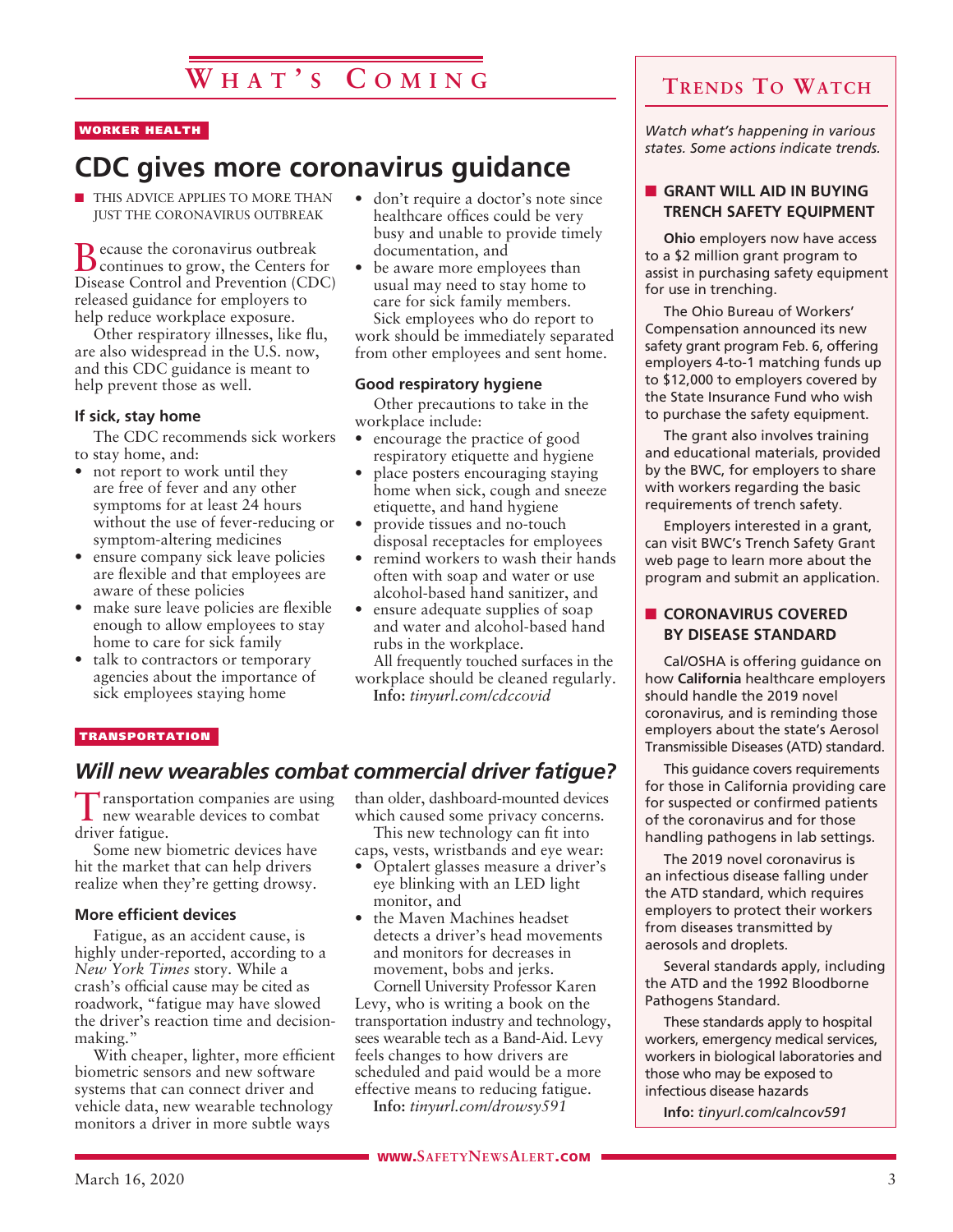# **Roundup of most recent OSHA citations**

### Employee killed working on conveyor belt: \$128K

OSHA cited an employer after an employee was killed while performing maintenance on a conveyor system.

Investigators found the worker got caught between a forklift's load and the metal railing around the conveyor. **Fine:** \$128,004

**Company:** Pearson Farm,

Fort Valley, GA

**Business:** Post-harvest crop activities **Reasons for Fine:**

*14 serious violations, including failure to:*

- protect employees from falls from working surfaces with unprotected sides 4 feet or more above lower levels
- develop emergency response plan
- ensure hazardous material technicians had at least 24 hours of training
- develop procedures for control of potentially hazardous energy
- ensure forklift operators looked in direction of travel
- provide proper machine guarding
- ensure unguarded projecting shaft ends had smooth edges
- enclose sprocket wheels and chains 7 feet or less from work platforms

### Workers exposed to toxic fumes: \$280K OSHA fine

A company was cited by OSHA for exposing workers to hexavalent chromium fumes.

The investigation began after OSHA received a complaint.

**Fine:** \$280,874 (across two citations July 25, 2019, and Aug. 12, 2019)

- **Company:** Cleveland Brothers Inc., doing business as CB HYMAC, Camp Hill, PA
- **Business:** Commercial and industrial machinery and equipment repair **Reasons for fine:**

*Two willful violations for failure to:*

- prevent employee exposure to airborne hexavalent chromium above permissible limits
- institute engineering controls to reduce hexavalent chromium exposure
- *28 serious violations, including*

*failure to:*

- provide periodic examinations of employees exposed to chromic acid
- provide respirator training
- provide changing rooms with separate storage for contaminated PPE and street clothes
- provide eye-wash stations and quick-drenching showers for employees exposed to chromic acid
- ensure employees exposed to chromic acid washed faces and hands before eating or smoking
- provide adequate PPE for employees exposed to chromium
- ensure employees removed all contaminated PPE at end of shift
- place warning labels on containers of contaminated clothing
- inform employees laundering contaminated clothing of harmful effects of exposure to chromium
- include chromium in its hazard communication program
- make safety data sheets available *The company was also issued two other-than serious violations.*

### Target fined \$234K for blocked exits at 2 stores

OSHA cited Target Corp. for blocked emergency exit access at stores in Danvers and Framingham, MA.

Inspectors found exit routes blocked by packing boxes, products, rolling carts, metal bars, portable ladders and powered industrial trucks. **Fine:** \$121,229 (Danvers location);

\$113,652 (Framingham location) **Company:** Target Corp., Minneapolis **Business:** Department store **Reasons for fine:**

*Two willful violations for failure to:*

- keep exit routes free and unobstructed (both locations) *One serious violation for failure to:*
- ensure electric equipment was firmly secured (Danvers location)
- **Note:** Since 2015, the company was cited for similar hazards at 11 stores in Connecticut, Maine, Massachusetts, New Jersey and New York.

### **WORKERS' COMP DECISIONS**

### Company says sick worker isn't its employee: Benefits?

A contract worker gets lung disease on the job, but one employer is uninsured and the other says he isn't its employee. Can he collect?

- **What happened:** A contract employee contracted an occupational lung disease. His main employer was uninsured, so it fell to the host employer to cover his benefits.
- **Company's reaction:** You're not one of our employees, so we don't have to pay.
- **Decision:** Yes, he could collect. The host employer supervised, trained and coached him, so it was technically his employer, according to the court.
- **Cite:** *Uninsured Employers' Fund v. Tyson Farms Inc.*, MD Court of Appeals, No. 1057, 11/22/19.

### Can injured worker who won lawsuit still collect?

An injured forklift driver sued the truck driver and company who caused his injury and later filed for additional benefits. Can he collect?

- **What happened:** A forklift driver was injured when his lift fell out of a trailer. He sued the truck driver and the driver's company and won with intervention from his workers' comp provider. When he applied for more benefits, he was denied.
- **Company's reaction:** We were involved in your lawsuit, so you can't take us to court again.
- **Decision:** He could pursue benefits. The provider appeared in different capacities in each case it was involved in, so it wasn't barred from further proceedings, according to the appeals court.
- **Cite:** *Thomas v. Marsala Beverage Co.*, LA Court of Appeals, Nos. 52,898-WCA to 52,901-WCA, 11/20/19.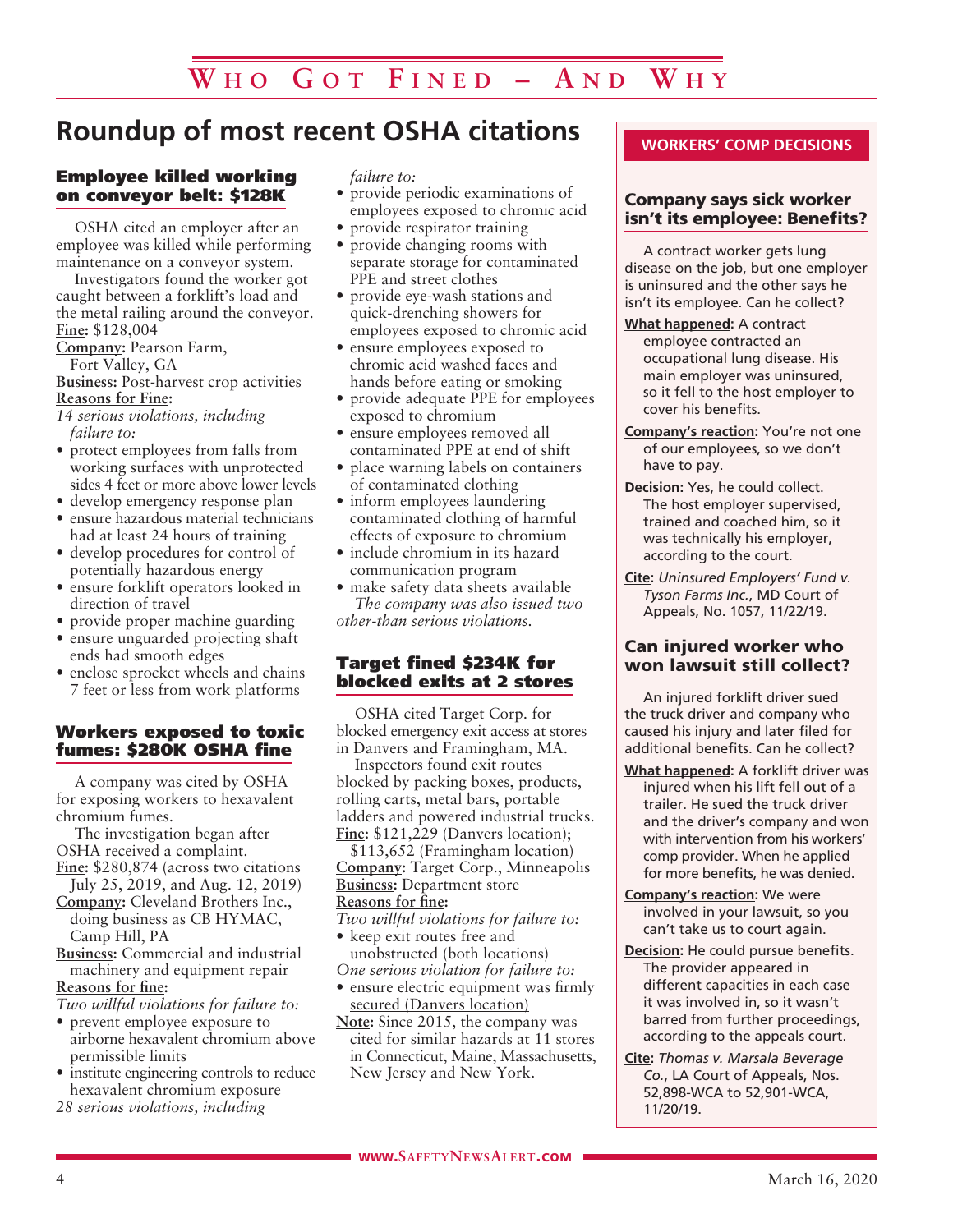# **W h a t ' s W o r k e d f o r O t h e r C o m p an i e s**

CA subscribers include a broad range of small, medium and large firms involved in all types of economic activity. *In this regular section, three of them share a safety success story.*

# **1 Ergonomics and<br>
wellness connected**

Years ago, we had a few carpal tunnel injuries among our employees.

Thanks to our ergonomics policy, that's a distant memory.

#### **Everyone's evaluated**

To keep repetitive motion and repetitive stress injuries to a minimum, we tell our people that if anyone has an ergonomic issue, or needs something like a chair, keyboard or mouse to help them

# **2** Better cleaning power<br>without harmful solvent

We had to find a way to make water-based cleaners work once the decision was made to eliminate use of solvent-based products whenever possible.

Making the switch was hard at first because we had to study how waterbased cleaners worked so we could then use them properly – without sacrificing on quality.

That launched a series of product tests, and we found a common question kept popping up:

perform their job better, to just let me know.

We usually accommodate it because it's going to be better for their health, reducing stress on muscles and joints.

We started getting stand-up desks for a few individuals. The response has been positive.

One way to prevent injuries is performing ergonomic testing for all 270 employees across our many different departments, including office personnel, bus drivers, fire department, police department, *REAL*

"Why are we using solvent degreasers in the first place?"

### **Studied how cleaners work**

It wasn't because solvents cleaned better than water cleaners. They just appear to clean faster because they evaporate so readily.

But many water cleaners work better than solvents.

The trick to making them work better is agitation, so we had to buy power-assisted washers and sprayers for our cleaning operations.

They paid for themselves in less

public works, wastewater treatment workers, library staff, and parks and recreation.

That also applies to me. How my desk is set up could be better. I should move my computer monitor a couple inches so that the angles of my work space are more ideal.

How ergonomic is your own work space? What departments in your company could use a fresh ergonomic review?

*(Andrea Schwan, Risk Manager, City of Aberdeen, Aberdeen, SD)*

> than a year because we purchase much less raw material than we did when we relied on solvent

cleaners.

*PROBLEMS,*

*SOLUTIONS*

*REAL*

This change also limits employee exposure to toxic chemicals.

Short-term exposure to certain chemicals in degreasers can cause dizziness, headaches, and irritation to the skin, eyes and respiratory system. Long-term exposure has produced symptoms of heart disease.

*(Bede Ley, Chemical Engineer, Tinker Air Force Base, Oklahoma City)*

### 3 Variety is the spice of safety training

A couple of our employees have been working here since our plant was built 43 years ago.

As you can guess, we have a veteran crew. Most times that's a good thing, but sometimes it's not so good.

When you have experienced workers performing often-repetitive tasks, complacency and inattentiveness that lead to incidents are real concerns.

The nature of our work demands that we have safety meetings every

month, sometimes more than once a month. That might also sound repetitive, but it isn't.

### **Mixing it up**

Safety meetings don't always have to be straight classroom lectures. Our meetings have featured videos, printed reference handouts, discussions and even outside contracted safety professionals.

Sometimes we'll do hands-on stuff with our operations staff, with an apparatus, PPE, etc.

Recently we've had guest speakers teach our people about confined space entry and proper fire extinguisher use. This month we're going to

watch a video on fire prevention and suppression, and talk about the hazards of hydrogen sulfide. It becomes corrosive hydrochloric acid when it mixes with water, and is also dangerous if you get desensitized to the foul-smelling gas.

 Having meetings for safety training at least once a month, I feel our crew has a good mindset, and that they're well in tune with the need to be safe.

*(Dennis Duryea, Plant Manager, Kiski Valley Water Pollution Control Authority, Leechburg, PA)*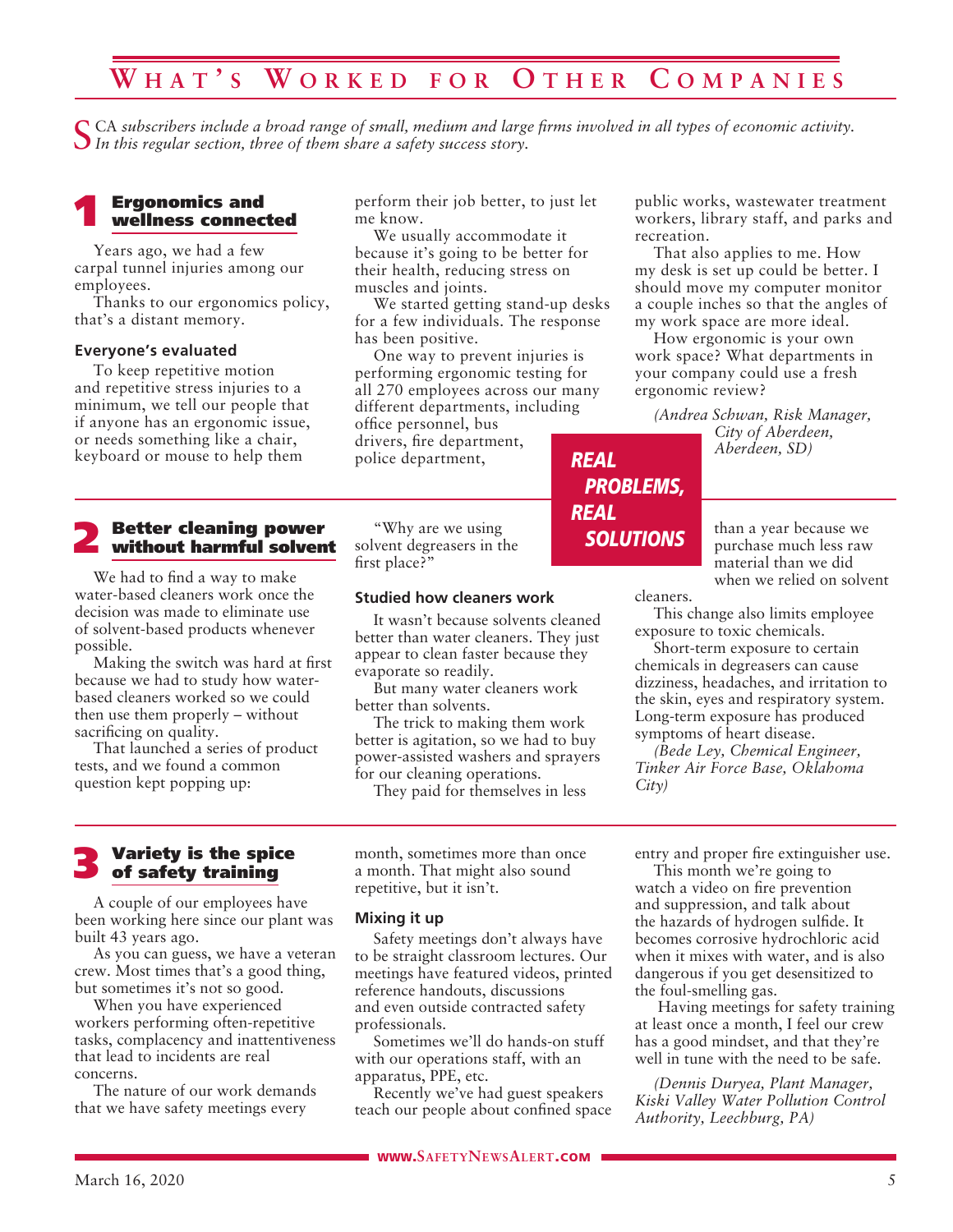### FRAUD

# **Owner pleads guilty to mail fraud involving fake OSHA training**

An Ohio construction company owner pleaded guilty to mail fraud involving fake OSHA training certificates.

Ron Craig Estes, owner of R&R Steel LLC, is scheduled to be sentenced May 13 on charges of mail fraud and theft from an employee benefit plan.

Estes will also pay a judgment of \$25,000 and pay restitution to victims in an amount to be determined.

### **Certificates forged**

In 2015, Estes allegedly began skirting OSHA requirements by buying fake training certifications to compete for a contract providing steel installation for a project in Cincinnati, according to the U.S. Southern District of Ohio Attorney's Office.

Estes paid \$800 for 10 fake training certificates to avoid costs and time spent ensuring employees completed their proper, real safety training. R&R Steel was then paid \$450,000 to work on the Cincinnati project.

He also embezzled between \$15,000 and \$40,000 from his company's retirement plan by completing distribution forms for workers who left the company and forging their signatures on the distribution checks.

Mail fraud has a maximum sentence of 20 years in prison and embezzlement has a maximum sentence of five years.

**Info:** *tinyurl.com/faketrain591*

### *Railroads must develop risk reduction plans*

Large freight railroads are now required to develop and implement risk reduction plans thanks to a new final rule by the Federal Railroad Administration (FRA).

The agency's Risk Reduction Program requires Class I railroads to tailor a risk reduction plan for their individual operations, and those plans must provide information on all hazards associated with railroad operations.

Risk reduction plans are comprehensive, system-oriented safety plans meant to "identify and analyze hazards and their associated risks, and develop and implement plans to eliminate or mitigate those risks," according to the FRA.

Class II and III freight railroads with inadequate safety performance will also have to implement risk reduction plans, and other railroads can proactively submit risk reduction plans to FRA for approval. **Info:** *tinyurl.com/rrrr591*

### *Partnership to investigate mine dust exposure*

MSHA and NIOSH have partnered to address the increasing rate of miner health problems from exposure to respirable crystalline silica.

This Respirable Mine Dust Partnership will initially focus on respirable crystalline silica, but will eventually address exposures to other respirable hazards found in mines.

Recent NIOSH studies documented an "alarming increase of Coal Workers' Pneumoconiosis (CWP) and Progressive Massive Fibrosis (PMF) among coal miners located primarily in Central Appalachia."

Cases like this typically occur in older miners exposed to coal dust for 20 years or longer, but the more recent cases are occurring in younger miners with a shorter exposure time, leading experts to conclude increased exposure to crystalline silica is the source.

**Info:** *tinyurl.com/v2eoaxt*

### *Sharpen your judgment – THE DECISION*

### *(see case on Page 2)*

No, Pete's company lost. The manager's testimony lacked credibility and there was plenty of evidence proving the ladder was placed on snow and ice.

The company claimed the ladder had slip-resistant feet and was secured to the roof with a bungee cord. The manager asserted that fact during the OSHA inspection, but failed to commit to it while testifying in court.

OSHA had video evidence the ladder was placed on snow and ice, and the inspector testified convincingly that he didn't see a bungee cord or slip-resistant feet on the ladder during his inspection.

The court said the most convincing evidence was the ladder slid from its original placement twice in the hourlong video OSHA provided, and when viewing footage of the fall, nothing appeared to be resisting the ladder's slide.

### **N** ANALYSIS: EQUIPMENT AND WINTER WEATHER

Anytime winter weather is on its way, we instinctively plan on how to prevent the slips, trips and falls that can accompany it – and those are good things to plan for.

However, in preparing for those hazards, it can be easy to forget about details like where and how to place equipment safely when there's snow and ice on the ground.

It seems like common sense to avoid putting a ladder on ice, but when workers are in a hurry to get a job done, that sort of thinking may go right out the window.

**Cite:** *Secretary of Labor v. Guaranteed Home Improvement LLC,* Occupational Safety and Health Review Commission, No. 19-0611, 12/16/19. Dramatized for effect.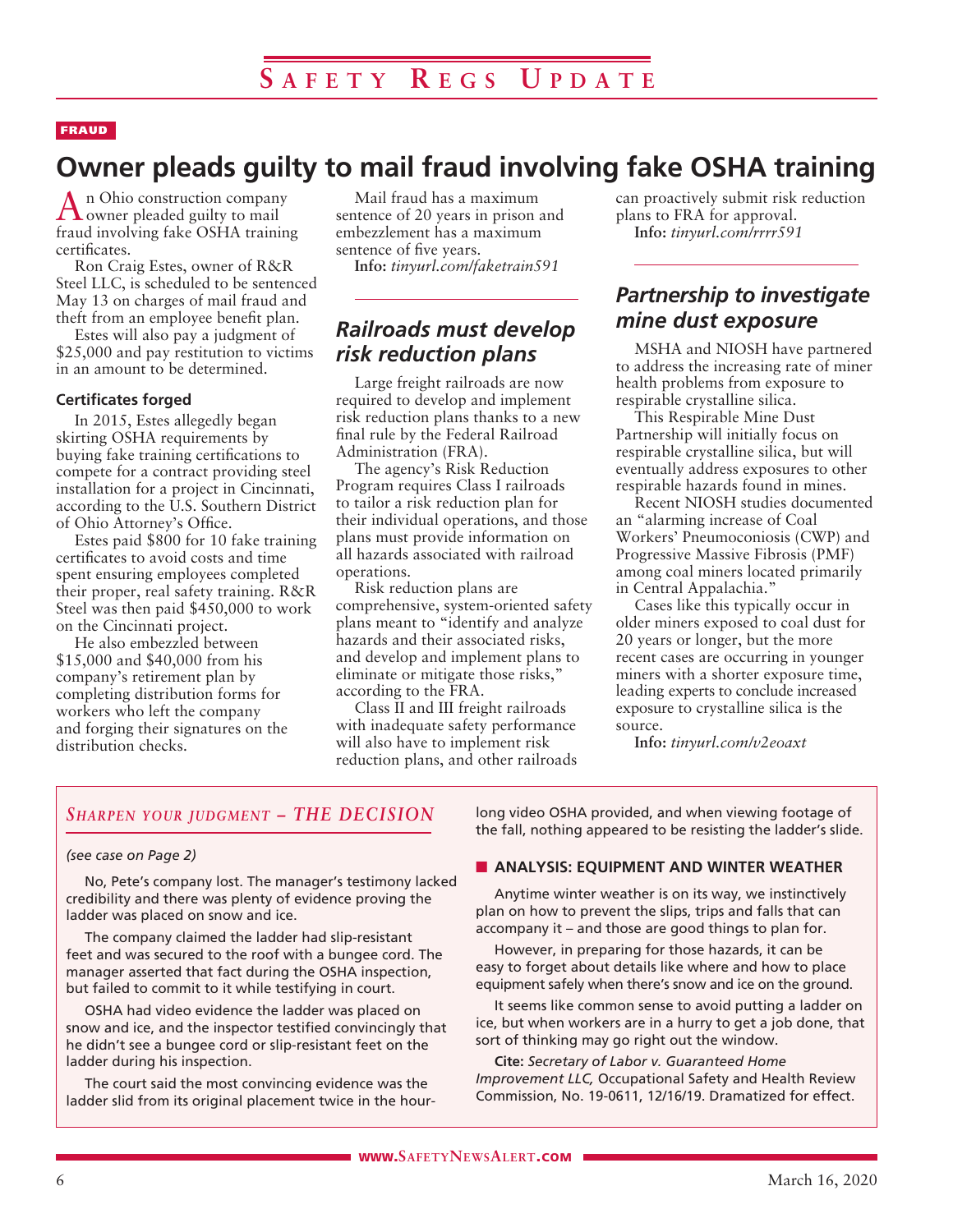# **F e d e r a l A c t i v i t i e s**

### **Government notices on workplace safety**

*Here's* SCA*'s digest of key notices that appeared recently in the* Federal Register (FR) *or on OSHA's website concerning workplace safety issues.* 

### TRANSPORTATION

The U.S. Department of Transportation is cautioning regulated employees against joining the cannabidiol, or CBD, craze.

CBD products with a concentration of more than 0.3% of tetrahydrocannabinol (THC) – the psychoactive substance in marijuana – are still considered an unlawful controlled substance under federal law.

DOT says it doesn't require CBD testing, but recognizes some CBD products have enough THC to produce a positive marijuana test.

While hemp-derived products containing up to 0.3% THC are no longer considered controlled substances, concentrations above that remain classified as marijuana. Employers should consider:

- 
- revising their policies on CBD use<br>• training supervisors on how to • training supervisors on how to address situations involving an employee defending a positive drug test by claiming CBD use, and
- talking with their drug testing providers about CBD and the lab's drug testing and reporting processes. **Info:** *tinyurl.com/CBDDOT591*

### OSHA STANDARDS

OSHA made technical corrections to 27 of its standards and regulations, making changes to typos, misprints, omissions and outdated references.

The revisions apply to general industry, construction, shipyard employment and longshoring.

Some of these revisions could reduce employer costs, and none will impose new employer obligations or costs, according to OSHA.

For example, one correction involves the standard for Recording and Reporting Occupational Injuries and Illnesses (29 CFR 1904), which requires reporting of a worker death, hospitalization, amputation or eye

loss.

Before January 2015, the standard required reporting each fatality and hospitalization of three or more workers.

The change to reporting each hospitalization, rather than three or more, was reflected in other parts of the standard except for 1904.1A1, which retained the older requirement.

The new final rule will correct the subsection OSHA forgot to change in 2015 along with a variety of such errors in other standards.

**Info:** *tinyurl.com/standards591*

### MINING

MSHA is streamlining its operations and is on the verge of making some major changes to its organizational structure.

MSHA is eliminating its district structure and is instead adopting a regional one, and there will no longer be separation between coal and metal/ nonmetal mines.

The regional structure could go into effect as soon as March, but no official geographical boundaries have been set.

However, there are reports, according to a blog post by law firm Fisher Phillips, that the agency will create three distinct regions:

- Western, which includes the current Western, Rocky Mountain and District 9 coal districts,
- Central, which includes the current North Central, South Central and District 8 coal districts, and
- Eastern, which includes the Northeastern, Southeastern and remaining coal districts.

The current district manager roster will remain, but those managers will each report to a regional supervisor.

MSHA has been blurring the lines between coal and metal/nonmetal mines since 2018. Once the regional structure goes into effect there will be no separation, as field offices in each region will service both types of mines.

**Info:** *tinyurl.com/msha591*

### **WHERE TO GET HELP**

### **NEW RESEARCH ON HOW TO PREVENT INJURIES/FATALITIES**

A new white paper shares the perspectives of 11 organizations on a variety of topics surrounding the development of their serious injury and fatality (SIF) prevention strategies.

*Designing Strategy for Serious Injury and Fatality Prevention*  from the National Safety Council's Campbell Institute is the second in its white paper series on the topic.

The paper notes organizations focus on five areas to maximize SIF prevention: processes, procedures, assessments, checklists and training.

The document also looks at how the employers communicate their SIF program among employees.

All employers studied for the paper have seen a reduction in risk and injury severity since implementing SIF prevention plans.

**Info:** *tinyurl.com/SIF591*



**Info:** *tinyurl.com/hlthsrvy591*

*Each issue of* SCA *contains an exclusive survey to give safety professionals insight into what their peers nationwide are thinking and doing.*